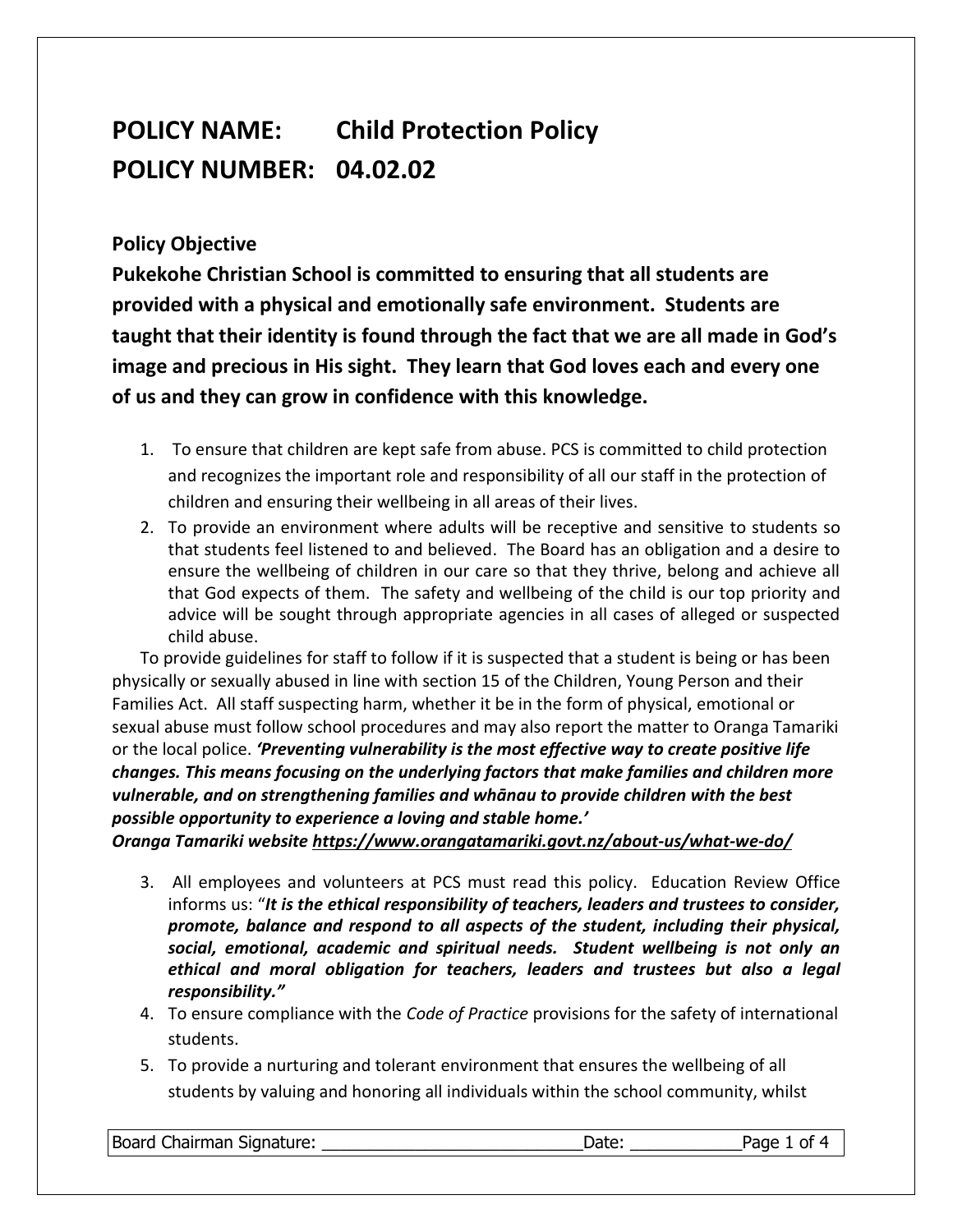preserving the biblical culture into which those students were originally enrolled. PCS strives to ensure that every student experiences love, acceptance and inclusion, in keeping with the Biblical command to love others, as Christ loves us without compromising the values that underpin the school.

## **Definition of child abuse**

Child abuse means the harming (whether physically, emotionally or sexually), ill-treatment, abuse, neglect or any deprivation of any child or young person.

## **Policy**

- 1. The Principal is to act as the Child Protection Officer. Therefore the Principal should be made aware of any suspected or alleged abuse at the earliest opportunity.
- 2. All instances of child abuse or suspected child abuse must be reported to the Principal immediately. The Board delegates responsibility to the principal to ensure that all child safety procedures are implemented and available to all staff, contractors, volunteers and parents.

The Principal must sanction any intervention by the school within the guidelines contained in the Vulnerable Child Act, 2014. In the case of a report from a third party to the school, this shall be referred to the Principal, who will direct the third party to appropriate helping agencies. The school may be involved at a later date if required.

- 3. If teachers have concerns about a change in the behavior of a student, it should be discussed at staff meeting level. Ongoing concerns will be followed up by the Senior Management team in their meetings. If appropriate, focusing on the safety of the child as paramount, the parents will be informed of the change in behavior. Pastoral care will be provided involving the parents and the student. Professional development for staff will ensure that staff are able to carry out their roles in terms of this policy.
- 4. Parents will be informed, except where the student's welfare is likely to be threatened. The Principal will take advice on how best to inform the parents from the appropriate agency and if necessary, the agency will inform the parents.
- 5. If teachers have concerns about a change in the behavior of a student, it should be discussed at staff meeting level. Ongoing concerns will be followed up by the Senior Management team in their meetings. If appropriate, focusing on the safety of the child as paramount, the parents will be informed of the change in behavior.
- 6. If a teacher, senior manager or the principal suspect child abuse, the appropriate form, Suspected Abuse, should be filled out and given to the principal or a member of the senior management team for review. The form should be reviewed by 2 members of

Board Chairman Signature: \_\_\_\_\_\_\_\_\_\_\_\_\_\_\_\_\_\_\_\_\_\_\_\_\_\_\_\_Date: \_\_\_\_\_\_\_\_\_\_\_\_Page 2 of 4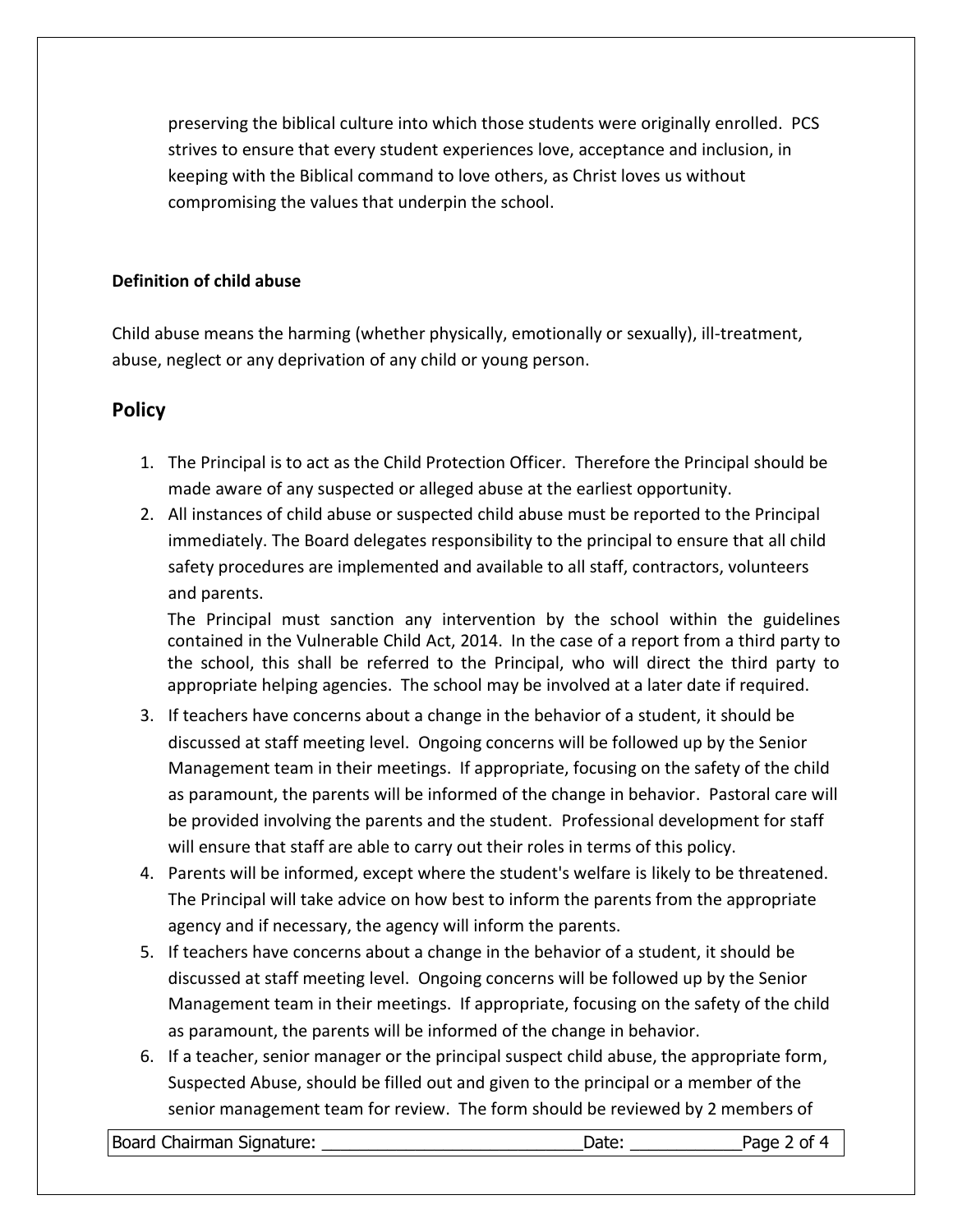staff, in confidence, before a decision to report the abuse is made. The form will be stored in the student's file but any further information will be stored in the locked filing cabinet situated in the Cambridge office. When reporting the incident, the principal will contact the appropriate agency and provide the relevant details, seeking advice before providing the student's name.

- 7. If a staff member, senior teacher or the principal interviews a child regarding abuse, or has a child disclose information unexpectedly; the minimum amount of discussion should occur. Once the teacher suspects abuse, they should limit the conversation. Suspected child abuse will need to be reported so confidentiality must not be promised to the child.
- 8. When reporting the suspected abuse, the staff member or principal is protected by the Protected Disclosures Act 2000, "he or she believes on reasonable grounds that the information he or she discloses is about serious wrongdoing" even if the belief is proven to be mistaken.
- 9. Once an agency is involved, they will take the necessary action, with police involvement where necessary and the principal will be advised by the agency in supporting the student.
- 10. The circumstances surrounding the abuse or suspected abuse must remain confidential amongst the staff members involved.
- 11. All adults working within the school community directly with students, must be police checked and added to the PCS database. This includes parents volunteering on camps, teacher aides, administrative staff, caretaker, librarian, invigilators and parent volunteers.
- 12. Appointments. Successful applicants will be police checked. Verbal references will be taken in addition to the written references. Specific questioning concerning interaction with students and young people will form part of the oral reference.
- 13. Staff members should not remain alone at school with individual students following the end of the school day or during the holidays.
- 14. During school trips and camps, parents or staff members should not take detours to additional places and must follow the prepared schedule.
- 15. If a staff member is accused of child abuse, the disciplinary procedures outlined in the Misconduct policy will apply.
- 16. Ensuring Emotional wellbeing of students.

| Policy Review: annually | Policy Approved: November 2019 | Next Review Due: November 2020 |
|-------------------------|--------------------------------|--------------------------------|
|                         |                                |                                |

| Board Chairman Signature: | Date: | Page 3 of 4 |
|---------------------------|-------|-------------|
|                           |       |             |